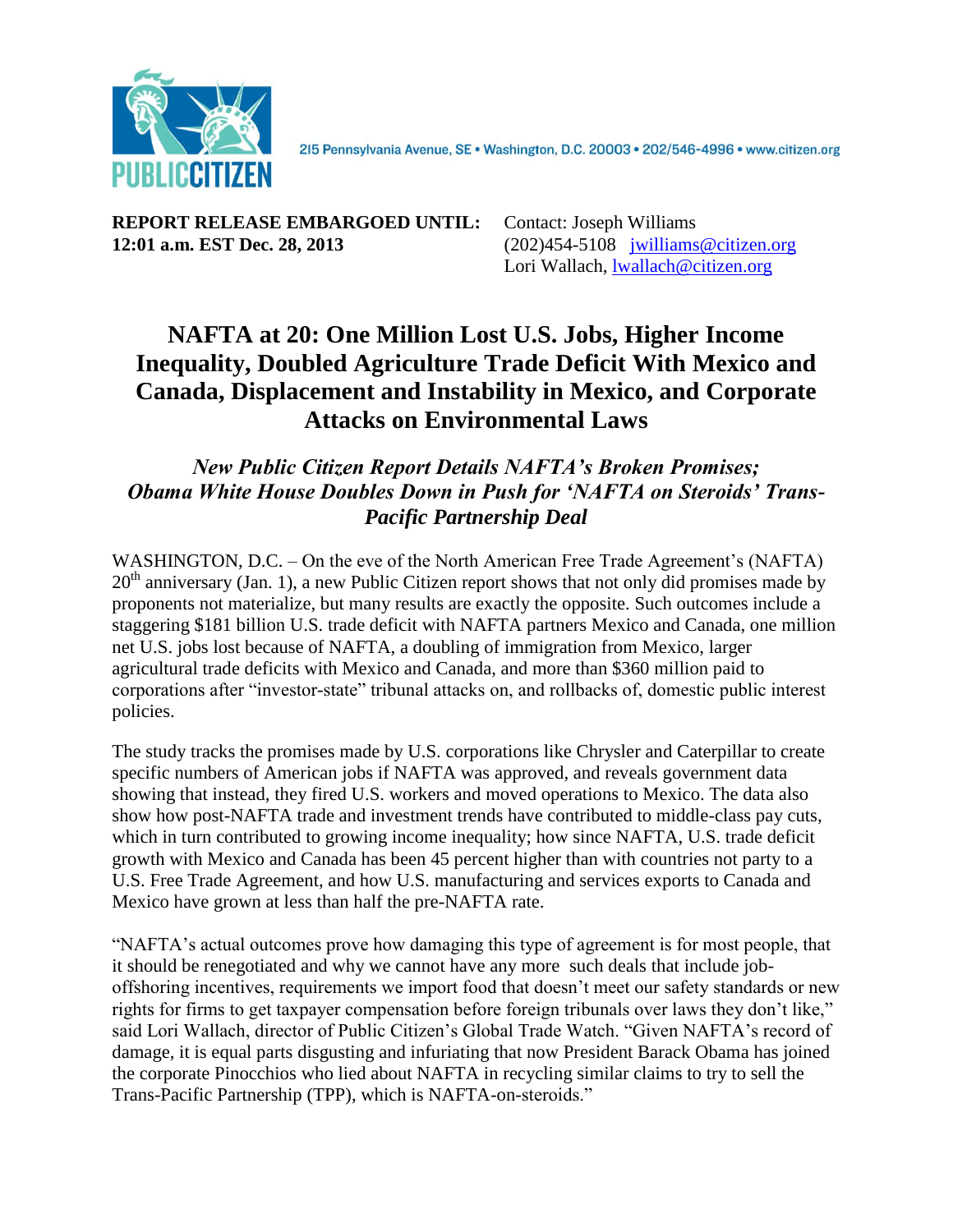

215 Pennsylvania Avenue, SE · Washington, D.C. 20003 · 202/546-4996 · www.citizen.org

As Americans have lived with NAFTA's effects since its Jan. 1, 1994, start, public opinion has shifted dramatically, from a narrow divide during the 1993 NAFTA debate to overwhelming opposition today. A 2012 Angus Reid Public Opinion poll found that 53 percent of Americans believe the U.S. should "do whatever is necessary" to "renegotiate" or "leave" NAFTA, while only 15 percent believe the U.S. should "continue to be a member of NAFTA." That opposition cuts across party lines, class divisions and education levels, perhaps explaining growing controversy over the proposed deepening and expansion of the NAFTA model through the TPP.

Among the study's findings:

- Rather than creating in any year the 170,00 jobs *per year* promised by former President Bill Clinton on the basis of Peterson Institute for International Economics projections, job loss from NAFTA began rapidly:
	- American manufacturing jobs were lost as U.S. firms used NAFTA's new foreign investor privileges to relocate production to Mexico to take advantage of that country's lower wages and weaker environmental standards, and as a new flood of NAFTA imports swamped gains in exports, creating a massive new trade deficit that equated to an estimated net loss of one million U.S. jobs by 2004. A small pre-NAFTA U.S. trade surplus of \$2.5 billion with Mexico turned into a huge new deficit, and a pre-NAFTA \$29.1 billion deficit with Canada exploded. The NAFTA-spurred job loss has not abated during NAFTA's second decade, as the burgeoning post-NAFTA U.S. trade deficit with Canada and Mexico has not declined.
	- More than 845,000 U.S. workers in the manufacturing sector have been certified for Trade Adjustment Assistance (TAA) since NAFTA because they lost their jobs due to imports from Canada and Mexico or the relocation of factories to those countries. The TAA program is quite narrow, covering only a subset of jobs lost at manufacturing facilities, and is difficult to qualify for. Thus, the NAFTA TAA numbers significantly undercount NAFTA job loss.
- NAFTA contributed to downward pressure on U.S. wages and growing income inequality. According to the U.S. Bureau of Labor Statistics, two out of every three displaced industrial workers who were rehired in 2012 experienced wage reductions, most of more than 20 percent. As increasing numbers of workers displaced from manufacturing jobs joined the glut of workers competing for non-offshorable, low-skill jobs in sectors such as hospitality and food service, real wages have also fallen in these sectors since NAFTA. The resulting downward pressure on wages has fueled recent growth in income inequality.
- Scores of NAFTA countries' environmental and health laws have been challenged in foreign tribunals through the controversial investor-state dispute resolution system. More than \$360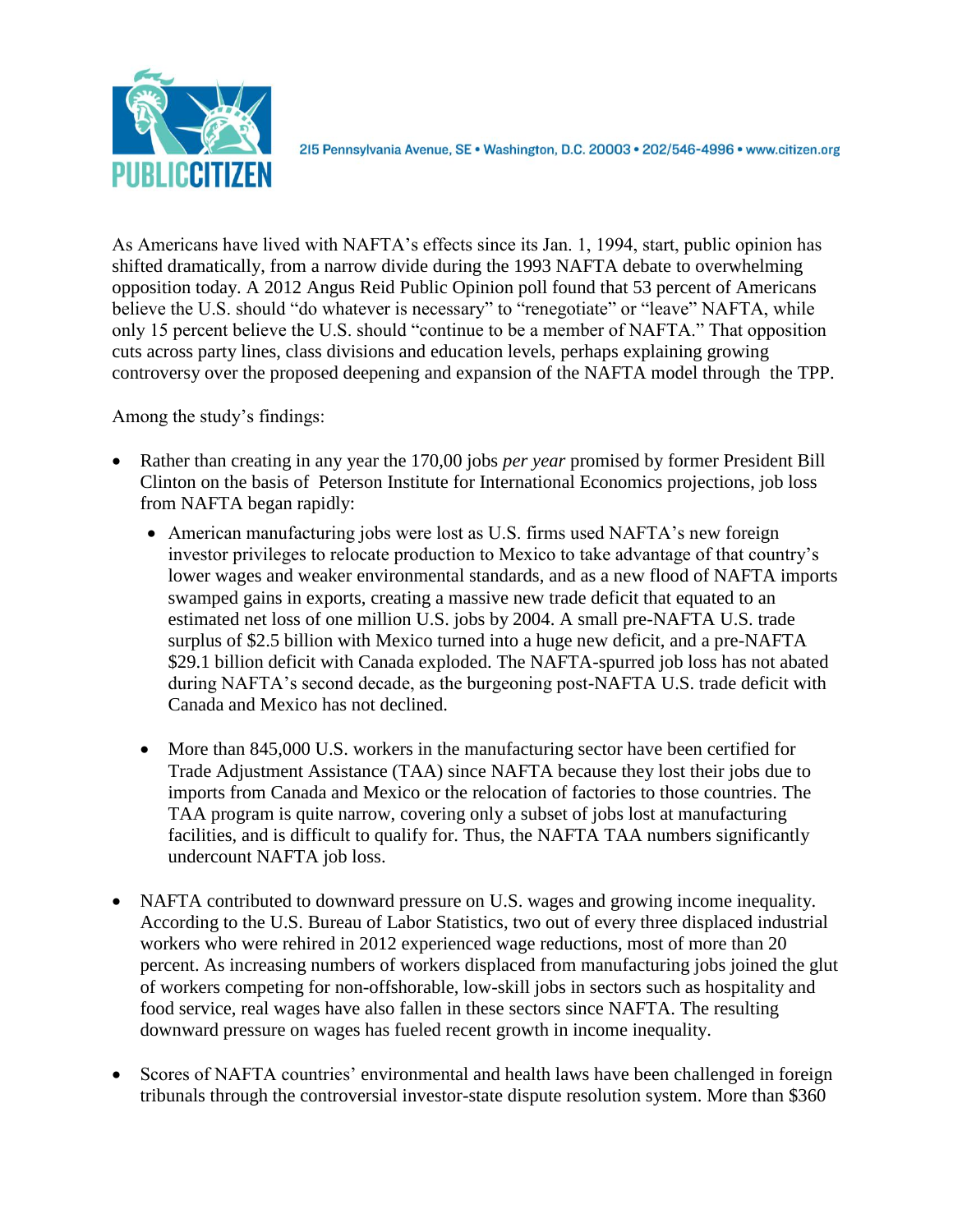

2I5 Pennsylvania Avenue, SE · Washington, D.C. 20003 · 202/546-4996 · www.citizen.org

million in compensation to investors has been extracted from NAFTA governments via "investor-state" tribunal challenges against toxics bans, land-use rules, water and forestry policies and more. More than \$12.4 billion is currently pending in such claims**,** including challenges of medicine patent policies, a fracking moratorium and a renewable energy program.

- The average annual U.S. agricultural trade deficit with Mexico and Canada under NAFTA stands at \$800 million, more than twice the pre-NAFTA level. U.S. beef imports from Mexico and Canada, for example, have risen 130 percent. This stands in stark contrast to the promises made to U.S. farmers and ranchers that NAFTA would allow them to export their way to newfound wealth and farm income stability. Despite a 188 percent rise in food imports from Canada and Mexico under NAFTA, the average nominal price of food in the United States jumped 65 percent since NAFTA went into effect.
- The reductions in consumer goods prices that *have* materialized have not been sufficient to offset the losses to wages under NAFTA; U.S. workers without college degrees (63 percent of the workforce) likely have lost a net amount equal to 12.2 percent of their wages even after accounting for gains from cheaper goods. This net loss means a loss of more than \$3,300 per year for a worker earning the median annual wage of \$27,500.
- The export of subsidized U.S. corn did increase under NAFTA, destroying the livelihoods of more than one million Mexican *campesino* farmers and about 1.4 million additional Mexican workers whose livelihoods depended on agriculture.
	- The desperate migration of those displaced from Mexico's rural economy pushed down wages in Mexico's border maquiladora factory zone and contributed to a doubling of Mexican immigration to the U.S. following NAFTA's implementation.
	- Though the price paid to Mexican farmers for corn plummeted after NAFTA, the deregulated retail price of tortillas – Mexico's staple food – shot up 279 percent in the pact's first 10 years.
- Facing displacement, rising prices and stagnant wages, more than half the Mexican population, and more than 60 percent of the rural population, still falls below the poverty line, despite the promises that NAFTA would bring broad prosperity to Mexicans.
	- Real wages in Mexico have fallen significantly below pre-NAFTA levels as price increases for basic consumer goods have exceeded wage increases. A minimum wage earner in Mexico today can buy 38 percent fewer consumer goods than on the day that NAFTA took effect. Despite promises that NAFTA would benefit Mexican consumers by granting access to cheaper imported products, the cost of basic consumer goods in Mexico has risen to seven times the pre-NAFTA level, while the minimum wage stands at only four times the pre-NAFTA level.